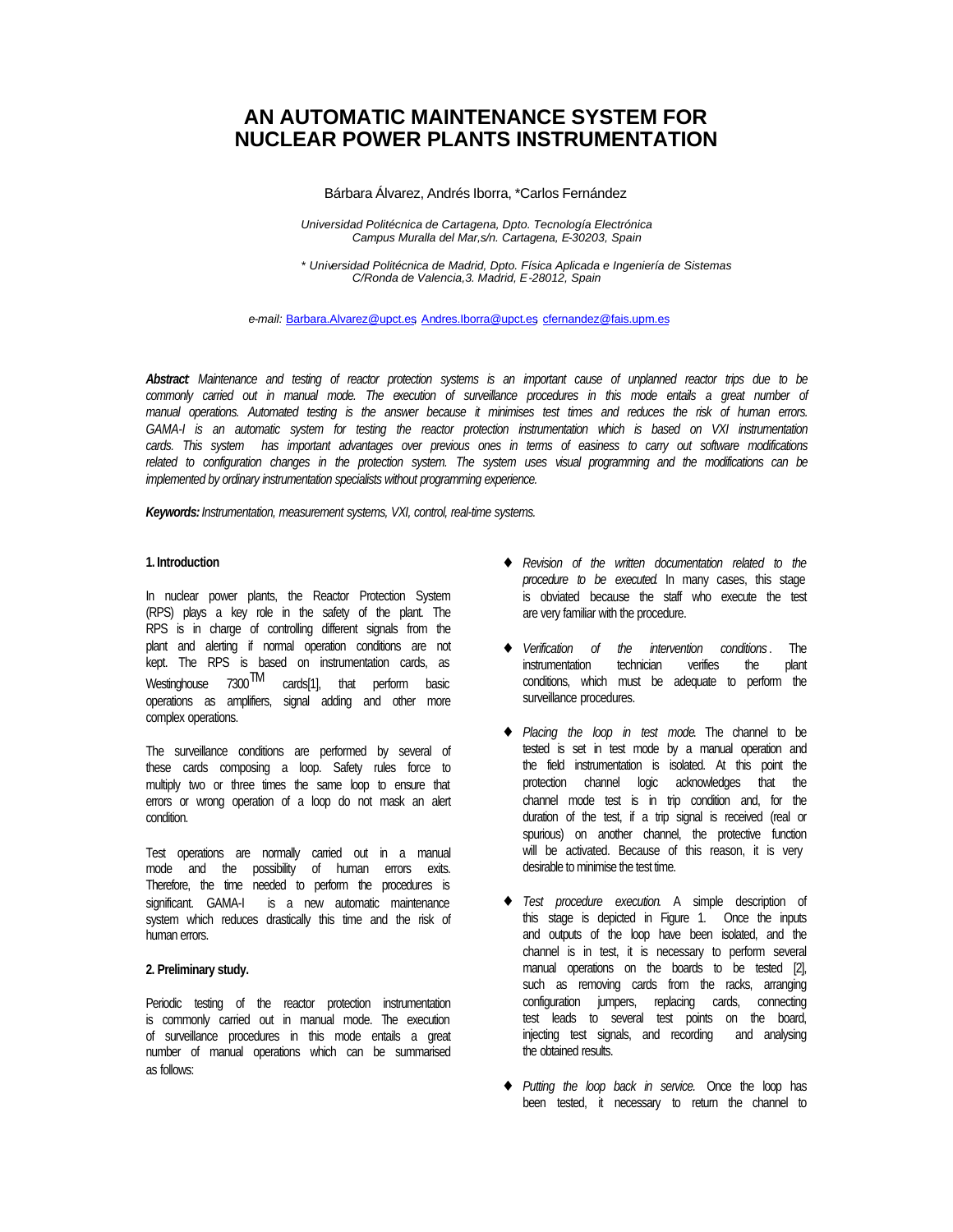normal operation. This process includes disconnecting test instruments, removing cards, reconfiguring jumpers, replacing cards, etc.

In many of these operations the possibility of human errors (wrong connections, card damage due to handson testing, acting on erroneous switches, etc.) exists, and the time needed to perform the procedures is significant.

Because of the above reasons, the unpredicted trips caused by equipment failure of the reactor protection system are 22% of all the unpredicted trips in nuclear power plants, with an average of 0.25 trips for each 1000 reactor critical hours [3]. Human errors are the main cause of these unpredicted trips originated in the reactor protection system. It is possible to improve the plant safety conditions working in two directions: minimising the time to carry out the tests and reducing the risk of human errors. Both these improvements can be achieved by test automation.



**Figure 1:** Test procedure on a 7300 reactor protection system.

Several commercial available system have been developed by companies, as Westinghouse, GEC Alsthom, Siemmens or Gamma-Metrics, to attend this industrial need. GAMA-I is a new automatic maintenance system that incorporates a graphical user interface that makes easier to execute the procedures, to analyse data and even to adjust the cards which response is out of bounds.

On the other hand, the surveillance conditions vary during life cycle of the plant due to different reasons as modifications of operation conditions or even in the plant structure appearing new signal to be monitored and disappearing others. These modifications mean surveillance procedure modifications, new procedures and elimination of obsolete ones. The great majority of the commercially available systems have failed due to this fact. When the need to make a change to the system has arisen, no matter how small this may be, they had to resort to an expert programmer in order to modify the application. GAMA-I includes an application that allows the user to create and modify their own procedures by himself in a very simple and intuitive way.

Therefore, the work described here presents the GAMA-I system (figure 2) that resolves the above problems and allows the automatic generation and execution of surveillance procedures related to the Westinghouse 7300TM Reactor Protection System (RPS), although it can be easily migrated to other platforms.



**Figure 2:** GAMA-I system.

#### **3. System description.**

The automatic test equipment can be sketched in two main blocks: the signal conditioning/data acquisition block and the instrumentation controller/processing block (see figure 3). The two blocks have been implemented using commercial modules based in standards. The first block is based on industry standard VXI for instrumentation cards (relays matrix, multiplexers, signals generators, multimeters and digital I/O modules) and the second one is based on the HP-745i workstation, supporting the hardware and software necessary to control the VXI instrumentation and the GAMA-I software.

During the execution of test procedures, the input signals to the RPS must be maintained. The matrix of 16x32 two wired-channels or 8x16 four wired-channels routes the different signals (current, voltage and resistance ramps/steps) inv olved to the appropriate pins on the RPS instrumentation cards. This section is used to minimise the number of signal generator instruments and to provide a more flexible connection. The measurement block (128 single-ended multiplexed input channels and 6 digits 1/2 multimeter) is capable of acquiring signals with a maximum sampling rate of 750 samples/s. By means of the digital I/O module, 64 digital input channels (0-24V.) and 32 digital output channels can be provided,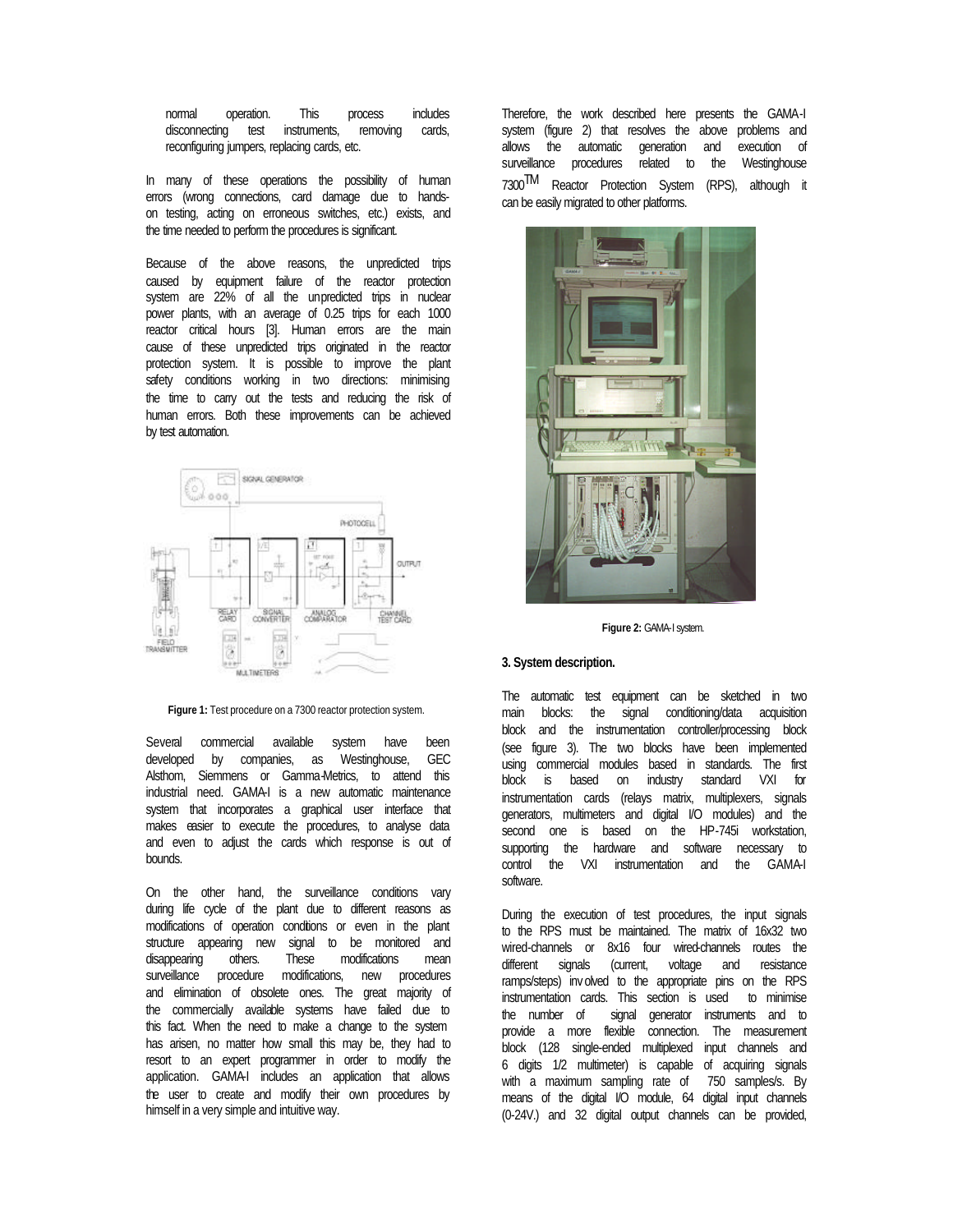for the user's convenience, in order to allow for loop configurations and status monitoring.



Figure 3: GAMAI testing equipment.

#### **4. Working modes.**

From the point of view functional, the system GAMA-I works in two different modes:

• *Generation mode.*

This mode is used for developing new test procedures or to up-date existing ones procedures which can be done by personnel without programming experience. For this, the system provide a visual programming environment [4] that allows the user to perform this task in a simple and intuitive way, without requiring programming experience. The operator reproduces, on the generation mode window, the wiring diagram of the loop to be tested, by combining conceptual entities, that represent plant instrumentation cards, field transmitters or panel indicators (the possible components of a loop).

These generic modules are particularised to the loop by means of the TAG or name assigned by the user to the component. The compiler interprets the visual components and translates them into easy-to-use information for the execution mode.

The sequence of card testing is determined automatically, based on the component order established on the graphical representation. Figure 3 shows seven components integrating a loop. Each component represents a type of W7300 card or field transmitter.

• *Execution mode*.

This mode allows to perform the surveillance procedures removing all manual operations and reducing dramatically the time consumed by the traditional test procedures.

The numerous connections between instrumentation cards and test instruments (measurement instruments,

signal generators, registers) are limited to an only connection between the GAMA-I system and the instrumentation cabinet that contains the loop to be tested. Further more, the software verifies that this connection is right.



**Figure 4:** User interface to define new test procedures.

The system automatically performs all the operations involved in the test (instrumentation alignment, signals generation and measurement, data recording, analysis of results and diagnosis of problems). An Advanced Graphical User Interface guides the operator through the test, providing him with an on-line help in every step of the procedure. The man-machine interfaces of the Generation and Execution Modules have been designed according to human factor criteria [5].

## **5. Software design.**

The software architecture has been designed with the following considerations in mind:

- *Flexibility.* The system should be designed to allow fast procedures reviews, implemented by non-skilled technician.
- *Adaptability*. The software should be applied to different instrumentation systems of similar technology.
- *System safety*. The system must be robust and reliable, because it could produce a spurious reactor trip in case of software malfunction.
- *User friendly.* The final product will be used by people with little background in computer science. Hence, it must be easy to use and it should be adapted to the skills and common practice in their domain.
- *Time restrictions*. The timing requirements should be accomplished for ensuring that the information the operator receives on the screen reflects the actual state of the instrumentation.
- *Scalability*. The performance of the system must not vary when its sizes increases.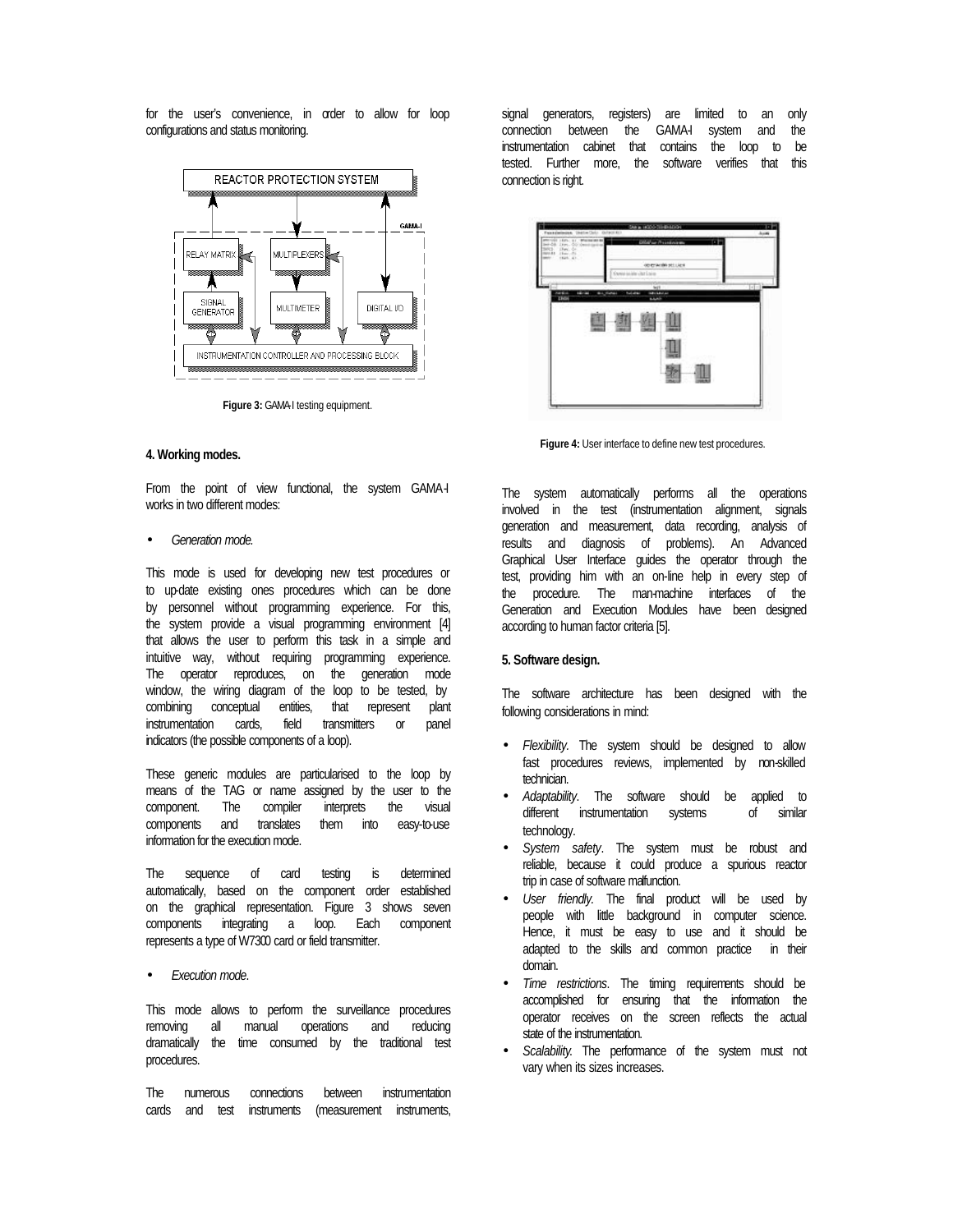The architecture is shown in the Figure 5. The two main modules (execution and generation) are loosely coupled by one Surveillance Procedure Database (SPD). This fact increases the safety, stability and robustness of the final product .



**Figure 5:** Software architecture.

The SPD includes information about the procedure to be executed (loop topology, scaling information of the W7300 cards taken part into the loop to be tested, administrative conditions to perform the surveillance procedure, etc.). This information is inferred automatically by the Visual Programming Module during the compilation stage and allows the configuration of the Execution Module for a particular procedure.

The Generation Module, provides a visual programming environment with a library of commercial cards and field transmitters. Considering only the card type and from the information provided by the Components Database, the system is capable of modelling the type of test to be carried out, configure the GAMA-I instrumentation involved and even identify the type of report assigned to that type of card. The TAG(card identifier) gives the information needed to assign parameters to each of the different card models from the information of the Components Database which contains all the particular characteristics of each of the cards in a sequence.

The Execution Module allows to perform the particular surveillance procedure from the information provided by the SPD interacting with the GAMA-I instrumentation and with the final user by means of an advanced graphical user interface. The results are storage into the Results Database, which contains information about numeric measurements, as well as test conditions, logbook entries, etc.

Finally, the acquisition of the signals coming from the instrumentation as well as the test signal injection is responsibility of the Data Acquisition System (DAS). Its design is based on the use of software polling, as it implies the lowest level of custom programming, thus increasing the reusability of software.

Conversion to engineering units is typically required before analogy data are used by other software module. DAS performs this conversion in real-time after each data sample is acquired. Range checking is performed with each data sample. Alarm checking is supported by the comparison of the value of each sample with the alarms limits defined. During the sample data processing, the execution module can actuate concurrently to activate or deactivate a sensor, change the gain or modify the range or alarm limits.

The core of the data acquisition is a sampling plan which contains information related to the interval of time for recording the value of each signal. Its design was based on the structured design paradigm for real-time systems. The number of sensors being processed by the data acquisition system varies when the test procedure changes. In order to obtain a system that admits a large number of sensors to be processed without missing any deadlines, a distributed architecture was selected [6]. In this way, sensors are implemented as independent entities and the implementation of the sampling plan is also distributed.

## **6. Conclusions.**

In this paper, an automatic system (GAMA-I) for testing the Westinghouse 7300<sup>TM</sup> Reactor Protection System (RPS) has been presented. The proposed system allows the execution (execution mode) of surveillance procedures, reducing dramatically the time consumed (approximately by 80%) and the risk of human errors. As a consequence of this improvements, the number or nonexpected reactor trips is reduced by 10%. Furthermore, the system includes a visual programming environment (generation mode), in order to modify existing applications or implement new applications by nonprogrammer users.

One of the main results of the project is, as it was expected, a drastic reduction of time consuming in the maintenance procedures. Figure 6 shows a comparison of the conventional method and the methodology using GAMA-I. For a typical test, the time consumed by a procedure of 4 hours can be reduced to 45 minutes.

This time reduction is so important that the reference plant in which the system has been implemented is studying the possibility of testing the instrumentation more often due to the easiness and speed obtained by the system.